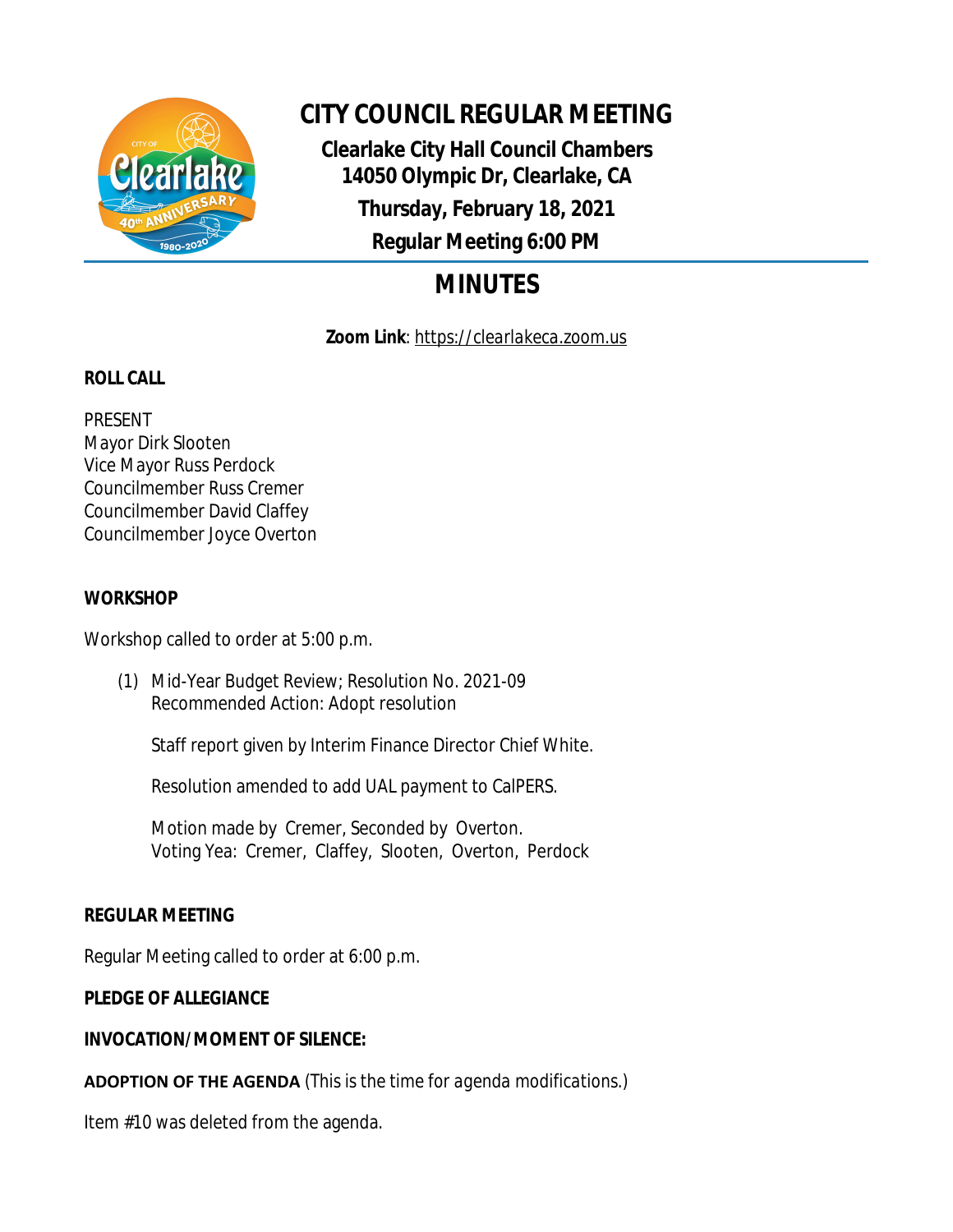Motion made by Cremer, Seconded by Claffey. Voting Yea: Cremer, Claffey, Slooten, Overton, Perdock

#### **PUBLIC COMMENT:**

There was no public comment.

#### **PRESENTATIONS**

1. Presentation of February's Adoptable Dogs

#### **CONSENT AGENDA:**

Motion made by Perdock, Seconded by Overton. Voting Yea: Cremer, Claffey, Slooten, Overton, Perdock

- 2. Warrants Recommended Action: Receive and file
- 3. Authorize the City Manager to Execute a License Agreement with Mudslingers Coffee for a Drive Through Coffee Facility at 14760 Olympic Drive, Clearlake Recommended Action: Authorize the City Manager to sign the agreement
- 4. Lake County Vector Control District Board Minutes of the December 9, 2020 Recommended Action: Receive and file
- 5. Minutes of the January Meetings Recommended Action: Receive and file
- 6. Consideration of a Resolution Rescinding Resolution No. 2009-51: A Resolution of the City Council of the City of Clearlake Establishing Purchasing Procedures; Resolution No. 2021-10 Recommended Action: Adopt resolution to rescind Resolution No. 2009-51
- 7. Rejection of Bids for the Austin Park Bus Stop and Promenade Project Recommended Action: Reject all bids for the Austin Park Bus Stop and Promenade Project

#### **PUBLIC HEARING**

8. Public Hearing to Consider Projects and Authorize the Application for Funding through the Community Development Block Grant Mitigation Program Recommended Actions: 1) Open the Public Hearing and receive public comment regarding the Community Development Block Grant MIT-PPS Program and possible activities and projects to be considered for funding under the upcoming Notice of Funding Availability (NOFA) process; and 2) Adopt Resolution No. 2021-11 authorizing staff to prepare an application (Due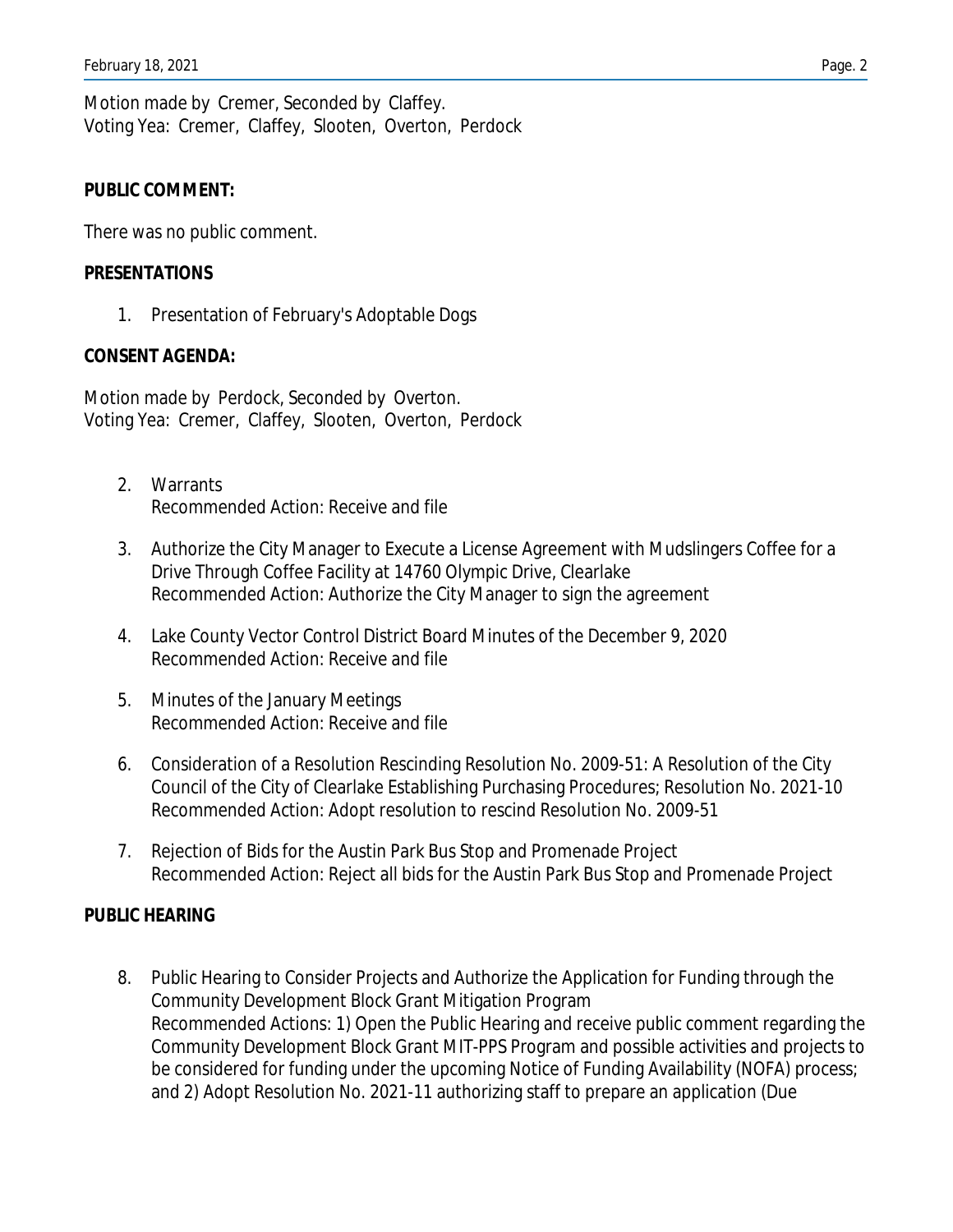February 18, 2021) in response to the release of the Notice of Funding Availability (NOFA) for CDBG-MIT-PPS funds

City Manager Flora gave the staff report. Mayor Slooten opened the Public Hearing at 6:12. There were no public comments.

It was the consensus of the Council to move forward with the application funding the five projects discussed by staff for up to \$500K each.

Motion made by Cremer, Seconded by Perdock. Voting Yea: Cremer, Claffey, Slooten, Overton, Perdock

#### **BUSINESS**

9. Declare Various City-owned Property as Surplus; Resolution No. 2021-12 and SA 2021-02 Recommended Action: 1) Acting as the City Council, adopt Resolution No. 2021-12; and 2) Acting as the Clearlake Redevelopment Successor Agency, adopt Resolution No. SA 2021-02

City Manager/Executive Director Flora gave the staff report.

City Council Resolution Adoption Motion made by Overton, Seconded by Perdock. Voting Yea: Cremer, Claffey, Slooten, Overton, Perdock

Successor Agency Resolution Adoption Motion made by Overton, Seconded by Cremer. Voting Yea: Cremer, Claffey, Slooten, Overton, Perdock

10. Discussion and Consideration of Establishing a COVID Memorial Recommended Action: Provide direction to staff

This item was deleted from the agenda.

11. Consideration of Marketing Committee Appointment to One Vacant Seat Recommended Action: Review applications, interview applicants and make appointment

Administrative Services Director/City Clerk Swanson gave the staff report.

Motion to appoint Susan Bloomquist.

Motion made by Claffey, Seconded by Overton. Voting Yea: Cremer, Claffey, Slooten, Overton, Perdock

### **CITY MANAGER AND COUNCILMEMBER REPORTS**

#### **FUTURE AGENDA ITEMS**

Councilmember Cremer asked for a strategic plan for code enforcement.